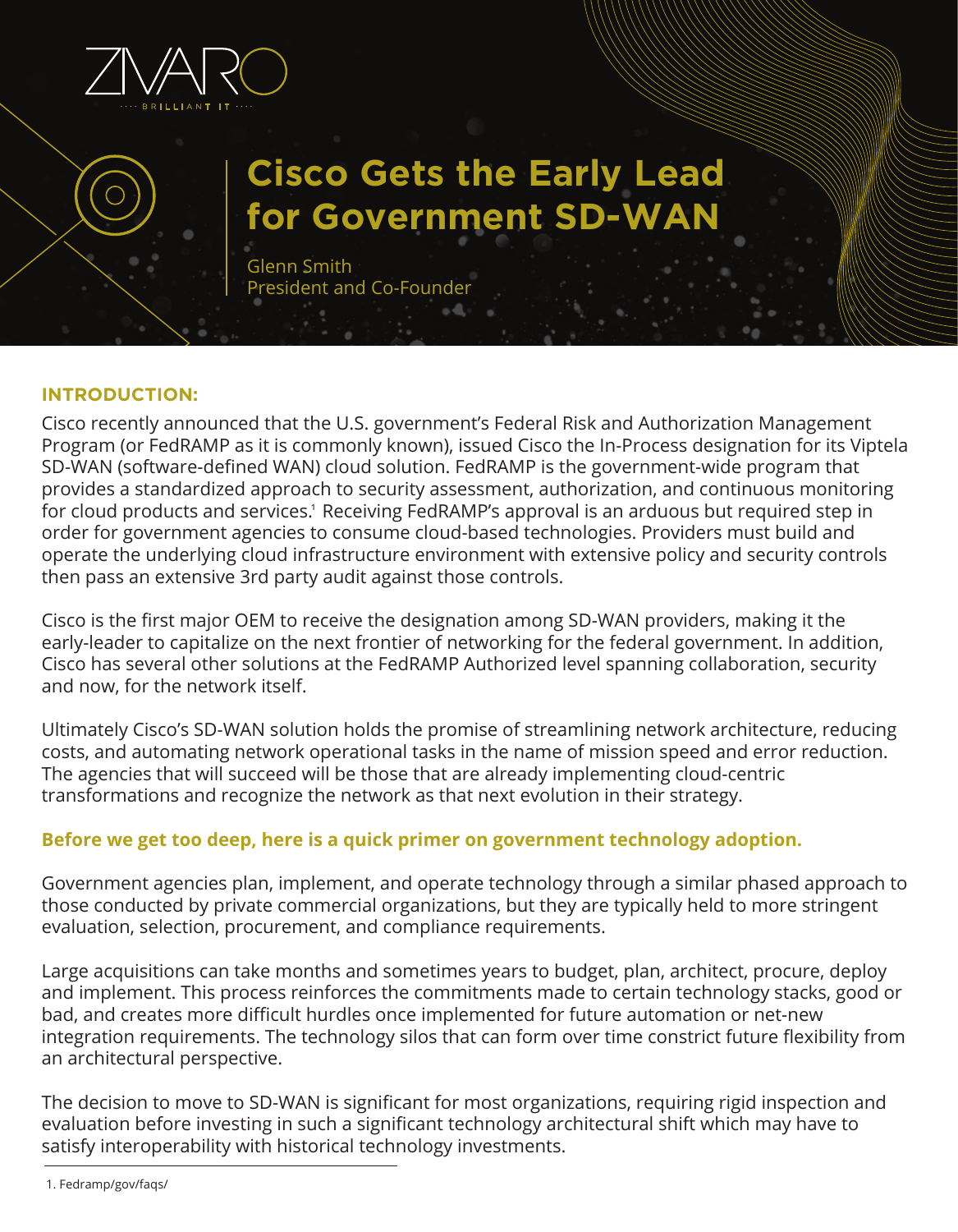## **THE CHALLENGE:**

The greater civilian population tends to think that the government shares the same monolithic empire of infrastructure and applications - nothing could be further from the truth.

Government agencies are not only typically siloed from one another, but their semi-autonomous sub-agencies (e.g. Department of Interior and sub-agencies such as Bureau of Land Management, Bureau of Reclamation, etc.) operate with a high deal of independence.

This independence can lead to deep-rooted technology cultures where investments in technology infrastructure (and the networks connecting them) are disparate, acquired on different timelines, and serve different mission functions making underlying commonality either scarce or nonexistent. People also often think that the government is behind the technology curve. This is a misconception. Many agencies are forward-thinking, adopting cloud and emerging technologies to solve unique challenges, and in other cases developing their own software to do the same. It's fair to say that many agencies suffer from the same challenges as commercial enterprises; advanced in certain areas and hindered by past investments and technology commits (technical debt) in others.

There, are however, some commonalities when comparing certain agencies.

The DoD (Department of Defense) and DoE (Department of Energy) share similar attributes; both have large personnel and location footprints, both require high levels of cybersecurity operations, both run hundreds of applications, and both generally have more complex IT architectures serving their missions.

In contrast, smaller agencies or sub-agencies have smaller, less-complex IT environments and less stringent cyber requirements. The difference helps paint a picture of who might be early adopters of SD-WAN – agencies with the easier path to adoption who stand to make the fastest gains from a more application-intelligent WAN.

Despite these stereotypes, the federal government has been quite adept at moving to cloud hosted and delivered applications, capitalizing on what is currently over two-hundred vendors (and counting) with approved FedRAMP cloud solutions available to consume.

The most significant partnerships to date are those with the major public cloud players AWS and Azure. These partnerships are reflected in recent headlines with the Pentagon's \$10 billion JEDI (Joint Enterprise Defense Infrastructure) cloud contract awarded to Microsoft but still under appeal from Amazon.

#### **BACKGROUND**

Government agencies provide more critical services than most people know. The department of defense, for example, manages intelligence collection, missile warning, missile defense, satellite sensor command and control, and global cyber defense, to name just a few.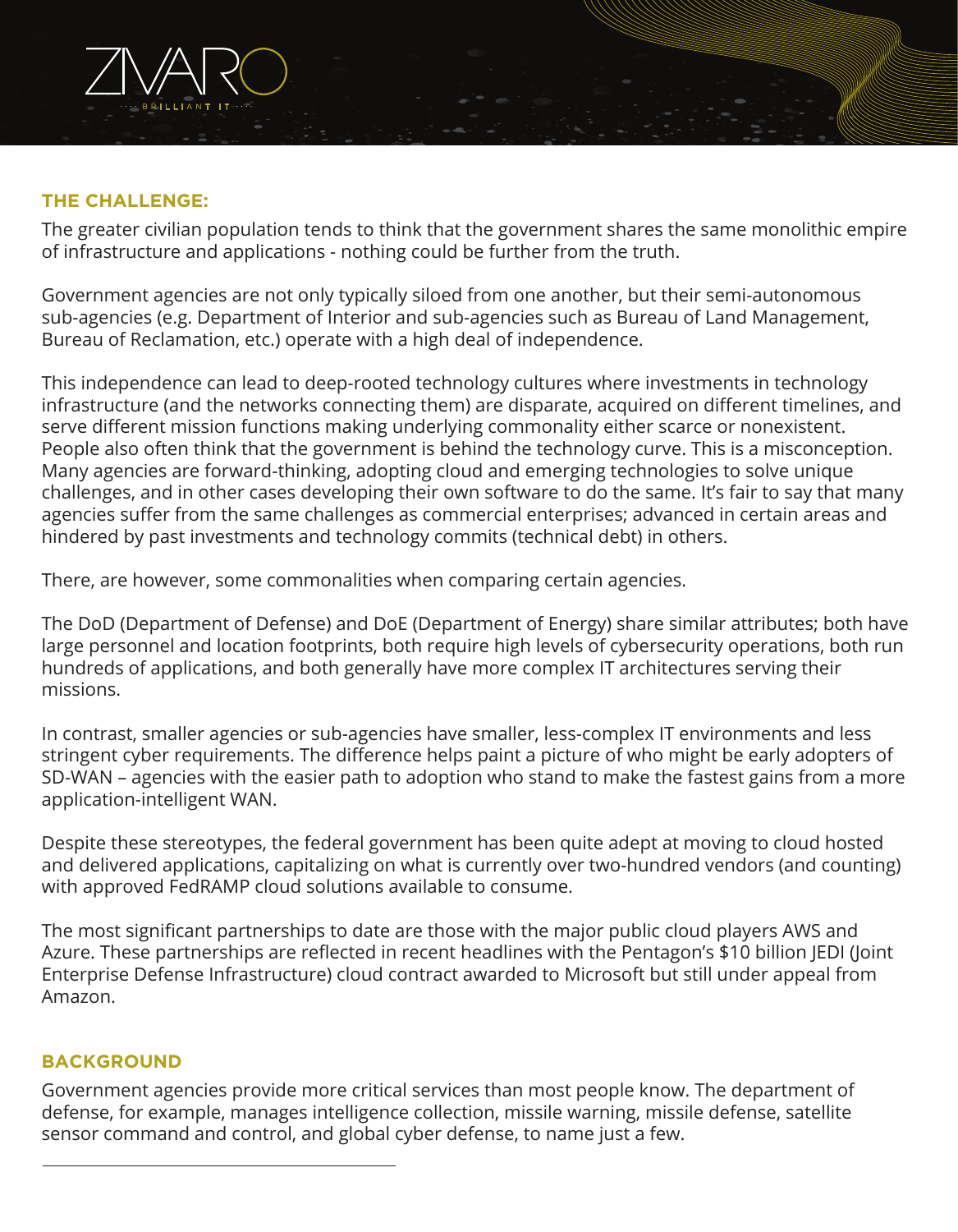Adding to the list, civilian agencies manage and protect our food, land, water, and provide disaster monitoring and response among many more critical citizen and asset services.

The agencies that own these missions face the same IT-related challenges as the rest of corporate America, and ultimately gain the same benefits from building flexible, cloud-based solutions to securely connect applications and users regardless of the complex premise and cloud architectures which may be deployed.

The cloud journey is an iterative transformation of the underlying program applications to cloud-based delivery, where application performance and user experience can thrive.

## **SOLUTION:**

Cisco's SD-WAN solution will ultimately be authorized at the FedRAMP Moderate control level, creating the ultimate network backbone for securely connecting enterprise data centers, public clouds and SaaS providers to campuses, branches and remote users.

The solution enables anyone, anywhere, to-any-application connectivity, which is the nirvana of today's multi-cloud strategies. The U.S. government has been adopting and expanding cloud initiatives for almost ten years, highlighting its willingness to create flexibility in how, where, and when its employees can access the applications and resources necessary to execute on their agency missions. The deeper opportunity for federal agencies is to provide standardization within programs to run services, and architect capabilities with speed and agility, which is where Cisco's SD-WAN solution is timely.

For example, rapidly standing up and tearing down networks at a specific global location (in response to emerging hostile activity) is a key capability needed from defense networks. Building, maintaining, and sustaining networks are people-intensive activities, and stand to benefit from the intelligence and automation available through Cisco's SD-WAN solution. As agencies migrate applications to the cloud, having a cloud-ready WAN creates the intelligent, responsive network fabric to exponentially improve performance, scalability, policy control, and user-experience while reducing or eliminating what might be extensive manual tasks today.

Cisco SD-WAN won CRN's 2019 Product of the Year Award, honored for these connectivity capabilities improving network speed, security and efficiency. $2$  Of the Fortune 100, seventy organizations are already using Cisco SD-WAN and the interest keeps growing. The primary issue preventing the government from capitalizing on the SD-WAN movement was FedRAMP authorization. With that now underway, what are the biggest benefits from Cisco SD-WAN for agencies to consider?

**SECURITY:** Probably the biggest advantage for Cisco is the integrated security across their other leading tools for the multi-cloud environments SD-WAN connects. Cisco provides a complete suite of network security capabilities integrated with the SD-WAN

<sup>2.</sup> https://www.crn.com/slide-shows/mobility/crn-s-2019-products-of-the-year/20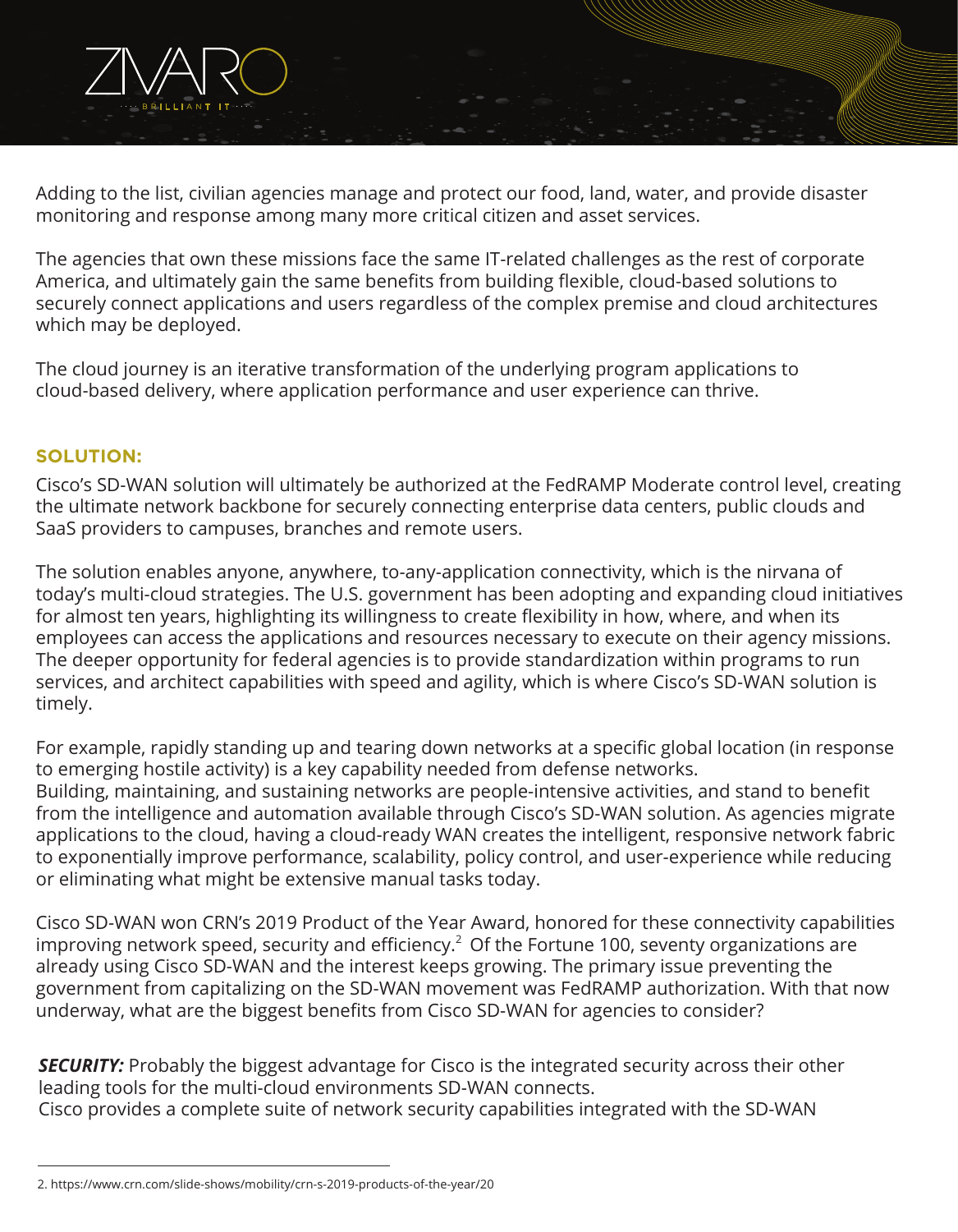

Customers can enable some of this functionality through routers running the SD-WAN fabric or through the Cisco Umbrella cloud. This integrated stack means simpler policy enforcement across the entire environment and a security strategy thoughtfully applied for multi-cloud requirements. The overall elegance of Cisco's SD-WAN solution is the fact that the architecture is thought out with security at all layers rather than facing bolt-on security components later.

**PERFORMANCE:** A primary objective of any network is application performance, and Cisco's SD-WAN solution excels at performance design. The solution addresses concerns on data loss over circuits, delay and jitter, network latency, and traffic prioritization. Cisco's WAN-Edge routers play a pivotal role in determining the quality of service delivering application performance across the WAN. They can employ QoS to prioritize more critical application traffic, as well as perform traffic-shaping and policing, further enforcing SLA objectives.

*CLOUD OPTIMIZATION:* Cisco SD-WAN onRamp is a multi-purpose tool allowing the SD-WAN environment to choose the best-performing path when users are connecting to SaaS applications. For connecting into cloud providers where infrastructure (IaaS) is consumed, Cisco SD-WAN automates the extension of the WAN to the public cloud to seamlessly extend the WAN fabric and apply consistent policies to those workloads. The onRamp feature for co-location automates deployment of virtualized network services in co-location facilities and consolidates internet access for branch locations using regional network hubs. 4

*MANAGEMENT:* The Cisco vManage console is the cloud-based management dashboard specifically built for managing Cisco SD-WAN resources. Administrators can create the SD-WAN overlay fabric through the console to define all locations (data centers, campuses, branches, etc), perform centralized configuration, establish network and security policy definition, and provide ongoing monitoring activities. Branch locations can be configured, deployed and managed remotely including the critical security policies to secure the branch traffic. Cisco vManage brings together both NetOps and SecOps objectives through its single, role-based interface.

*ZIVARO:* Zivaro, Inc. provides industry-leading consulting and technology services to help clients realize measurable business value from their technology investments. Clients leverage Zivaro for a broad range of consulting, deployment, and operational support across hybrid cloud infrastructure, application development, security operations, and workforce collaboration tools. With deep roots in network infrastructure, Zivaro helps plan, build and operate complex, multi-cloud architectures with an emphasis on security policy and control for public sector and regulated environments.

Zivaro has many Public Sector customers operating mission capability in Impact-Level (IL)-2, IL-4, and IL-5 cloud environments. Our public sector clients obtain favorable Authorization to Operate (ATO) decisions based on Zivaro's securely delivered Managed Services. Zivaro has substantial skills and expertise architecting, designing, implementing, and validating complex cloud environments to meet

<sup>3.</sup> Doyle Research, Key Aspects of Security and Multicloud in the SD-WAN Transformation, 2020

<sup>4.</sup> Cisco SD-WAN Cloud OnRamp video, https://www.cisco.com/c/en/us/solutions/enterprise-networks/sd-wan/cloud-onramp.html